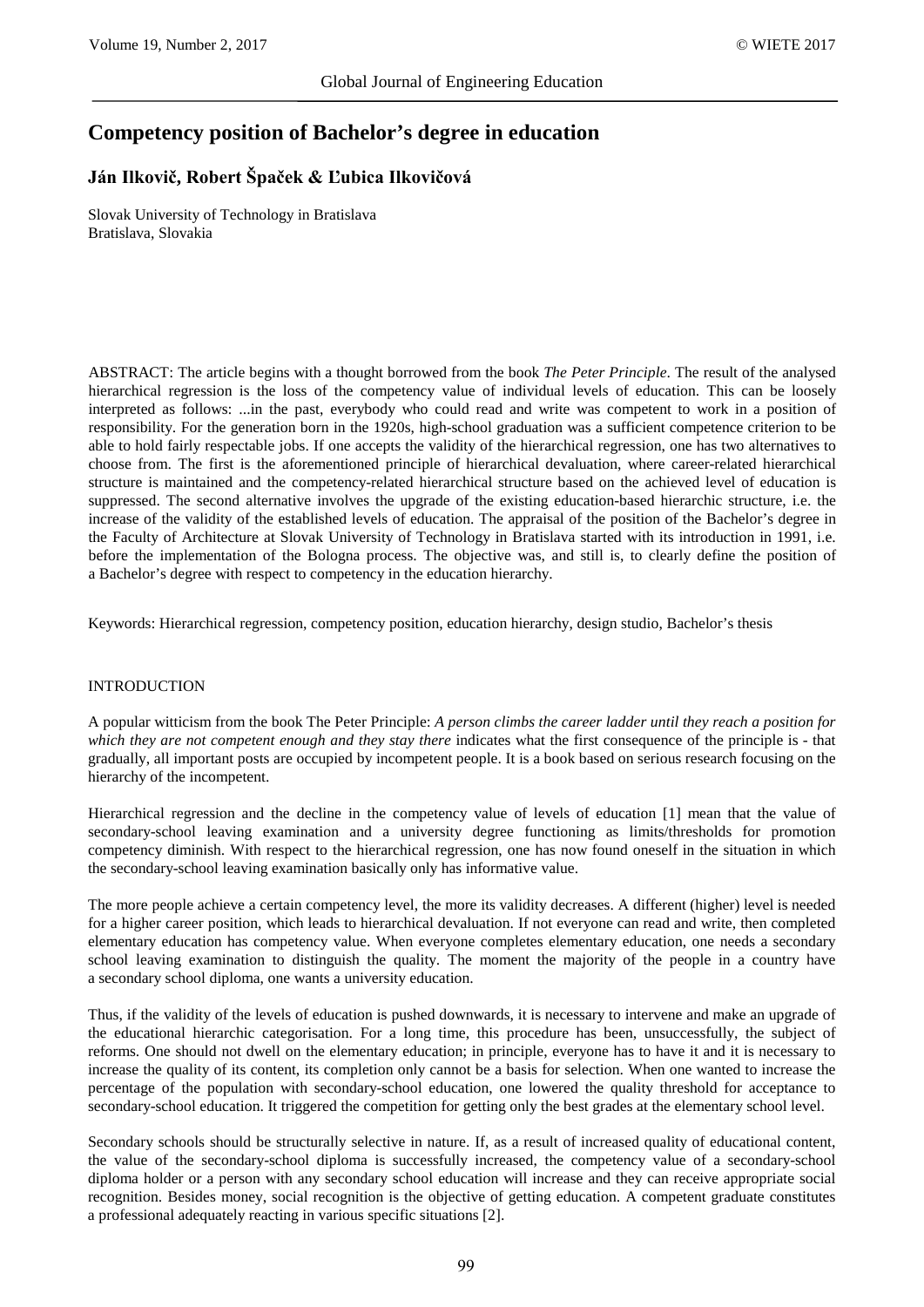#### BACHELOR'S DEGREES AT THE FACULTY OF ARCHITECTURE

The article contains reflections on the aforementioned trends in the Faculty of Architecture of the STU. Since the Bachelor's study programme was established, it was clear that the 4+2 model could not simply be a linear division of the continuous 6-year study. The Bachelor programme's autonomy has logically developed over the course of several years. In relation to the increasing competencies of its graduates, a structure was established of competency models that reflect the specifics - particulars of the profession of an architect or of a Bachelor's study programme graduate. The models include universal and specific competencies and become a tool for identifying strengths in the educational process [3].

One is not going to concentrate on the usefulness of Bachelor's degree in the job market, as one would have to navigate a relatively dense system of regulations within the EU. The specific challenge will be the change of the position of architecture. The traditional paradigm of architecture as the mother of all art will make way for the increasingly urgent social demands and challenges of overall organisation of life, especially in towns. Architects - Renaissance artists will be replaced by architects - social and cultural mediators. Artistic talent will not be important unless the architect is gifted with social intelligence.

At present, the Bachelor's programme in the course Architecture and Urbanism, field of study 5.1.1. Architecture and Urbanism, focuses on theoretical knowledge and skills based on the current state of science or art, and on the ability to utilise them in one's profession or when continuing one's university studies in the follow-up programme. The standard length of the Bachelor's study programme is 4 years. The Bachelor's programme is completed with a state examination and defence of a thesis. The graduates are granted an academic title *Bachelor* (abbreviated as *Bc*). The study programme primarily focuses on the preparation of graduates that fulfil the requirements to be accepted to an engineering course in the same or a related study programme within the field or within related fields of study.

Under the supervision of an authorised architect or of another authorised person, graduates can process architectonic or urbanistic designs and projects. They are qualified to prepare and evaluate the supporting documentation needed for an architectonic or urbanistic design. They are familiar with the basics of architectural and urbanistic design, know and can use methods and techniques of architectural and urbanistic designing, are acquainted with the history of architecture, urbanism and art, in the field of construction and technology-related disciplines, social sciences and humanities related to architecture and urbanism; they are capable of basic computer support for architectural and urbanistic designing, have information about fundamental legislative aspects regarding architectural and urbanistic design and their practical application [4]. Students that have completed the programme can expand their professional (profile) specialisation by choosing an optional module focusing on an aspect/area of architectural, interior, urbanistic or landscaping design or by studying courses at another school/university (mobility).



Figure 1: Ground floor plan.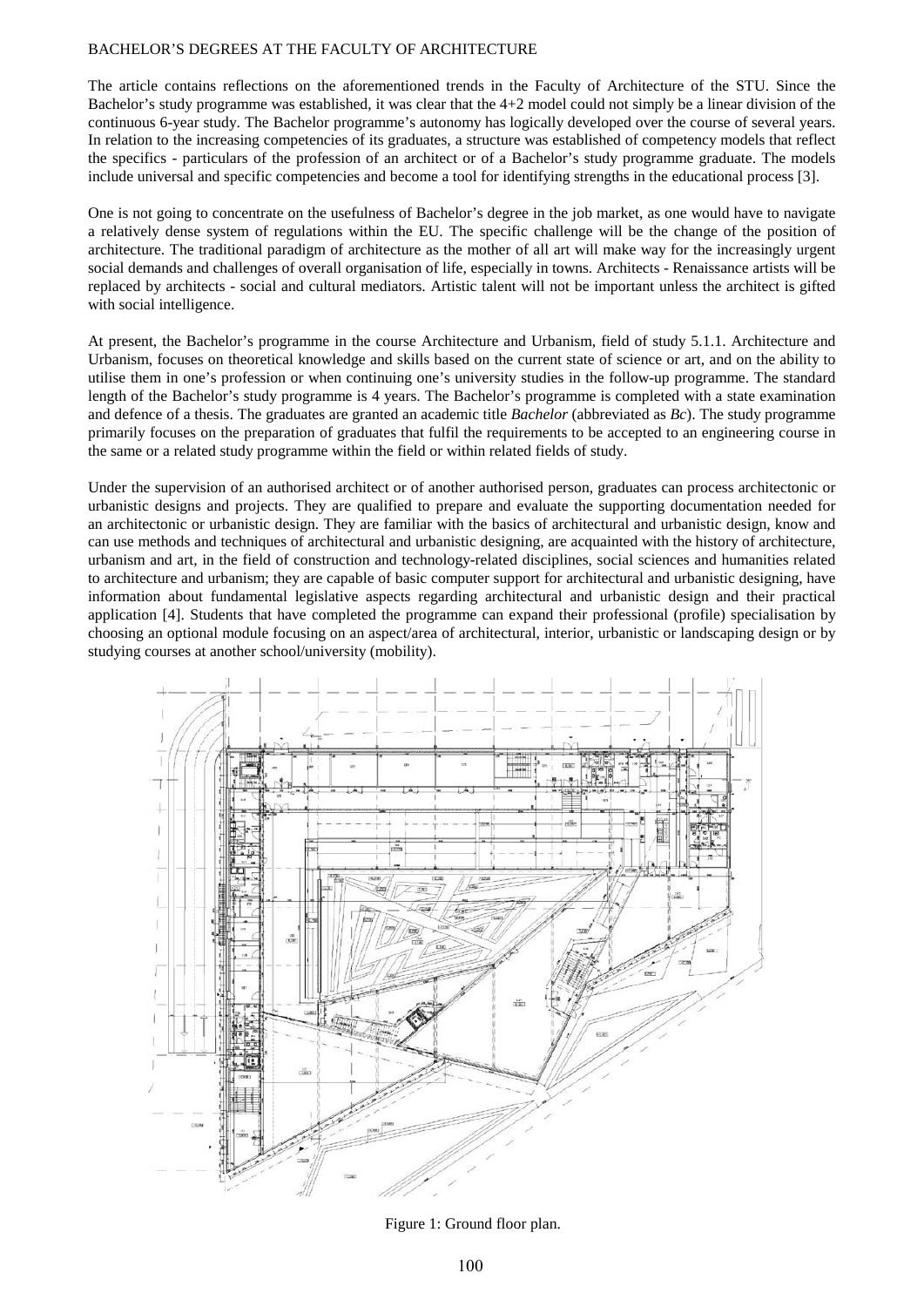The competency of a student is tested by a Bachelor's thesis in the last semester of study, which is relatively comprehensive in its nature. In the Bachelor's thesis, students demonstrate their ability to synthesise the acquired theoretical knowledge and skills from typological, graphic and technical disciplines with the emphasis on coordination activities in the process of creating an architectural work at the building design level (building assignment). The result of the design is an architectural-construction project demonstrating the ability to handle technical aspects in the building design (static properties of load-bearing constructions and their elements [5], technology pertaining to the building interior, concepts related to the energy use intensity of the structure, fire safety, etc), competent utilisation of standard details and efficient coordination of activities between the author of the architectural work and other professionals in the designing process. (Design studio - Bachelor's thesis of high degree competencies is shown in Figure 1 to Figure 5 - Bachelor's thesis, design studio - gallery; student: Viera Kopilcová, Pedagogue: Ing. arch. Yakoub Meziani, PhD).



Figure 2: Cross section.



Figure 3: Standard details.



Figure 4: Architectural visualisation.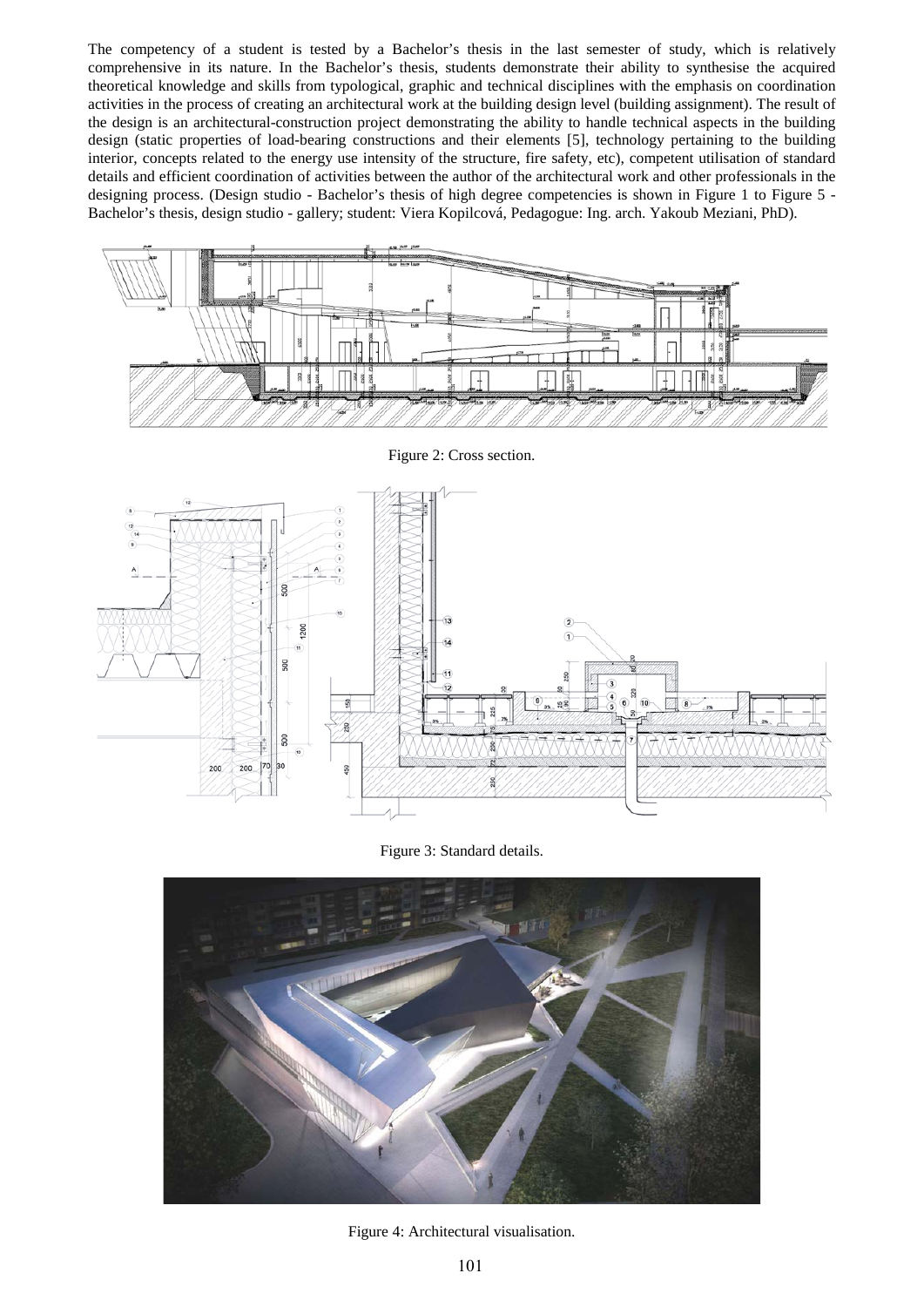

Figure 5: Architectural visualisation.

#### STUDENT COMPETENCIES VERSUS EDUCATION

Competency values in the education of a student-bachelor cannot be isolated from the competence of the pedagogue who is involved in the Bachelor's forming process. Competency is interpreted as an activity or a set of activities that characterise excellent performance in an area of the activity [6]. As purposeful behaviour in accordance with adequate competencies it establishes promising auspicious conditions for various work positions and functions and for handling difficult tasks. Preparation and learning [7], in this case in architectural education, are necessary to be able to develop competent and comprehensively prepared graduates.

The structure of subjects/courses of the Bachelor's programme at the Faculty of Architecture aims to equip students - Bachelors with appropriate competencies and skills. It can be argued that the competencies are in the *hands* of the university (and those of the teachers); they are defined by gradually increased levels of difficulty in a specific programme and in the subject/course information sheets. In principle, the school/university will provide the student with the relevant competencies (a perceptive student being an ideal case). In contrast, skills are *in the hands* of the students, it is up to the individual how they are to develop them further. The role of a pedagogue is to detect the skills and encourage the student to *soaring* to new heights of knowledge. A teacher with a modern approach is both a mediator and initiator [8]. Restrictions, similarly to competencies, are determined, and where competencies end, restrictions begin. They are associated with the hierarchy of education and continuation regarding competences for the Engineer's level of education.

The *competency* pyramid known from various areas of science and research (e.g. one has worked with the knowledge pyramid for a long time) can also be used in this respect. The top of the pyramid and the main objective is the education strategy. A system of acquiring competencies based on programmes is, thus, gradually available, by following the contents and objectives in specific study courses in particular fields of education. As to courses included in the architectural education, it is important to focus on three areas of skills (for development of competencies):

- Theoretical the ability to formulate ideas and reasons for architectural assignments (e.g. social reasoning);
- Creative (architectural composition skills);
- Technical (technical interpretation skills).

This is closely related to the fact that competencies can also be perceived as an intersection of sets of: knowledge, skills and attitudes [9].

The aforesaid three areas are represented in different relative proportions in individual theoretical preparation courses. In designing courses, emphasis is placed on the creative area. The importance of this fact gradually increases in the Bachelor graduation year - the 8th semester of the studies, in the Bachelor's thesis, which is, to a great extent, a synthesis of a sort. University teachers assist in developing the intellectual potential of young people, for which purpose they have to adjust both their teaching methodology and content. The objective is to increase the mental and intellectual potential of young people [10]. The structure of the Bachelor's programme studies at the FA corresponds with the aim to *mould* graduates competent to proceed to the Engineer - Master level and also to be able to do their job in practice.

To be more specific, the basic tool used when searching for concepts (in general) in creative courses is sketching, rough drawing, drawing, later even modelling of physical representations [11]. The aforesaid process constitutes a part of expanding the creative competencies and trained abstraction skills, and is also necessary at the Bachelor's thesis level. The level of command of the specific graphic language used in architecture is determined primarily by the personality of a student in interaction with didactic pedagogical guidance [12].

As to the perception of competencies and the level/quality of university education from the perspective of the general public or in relation to other study programmes, the authors would like to mention research (although it concerns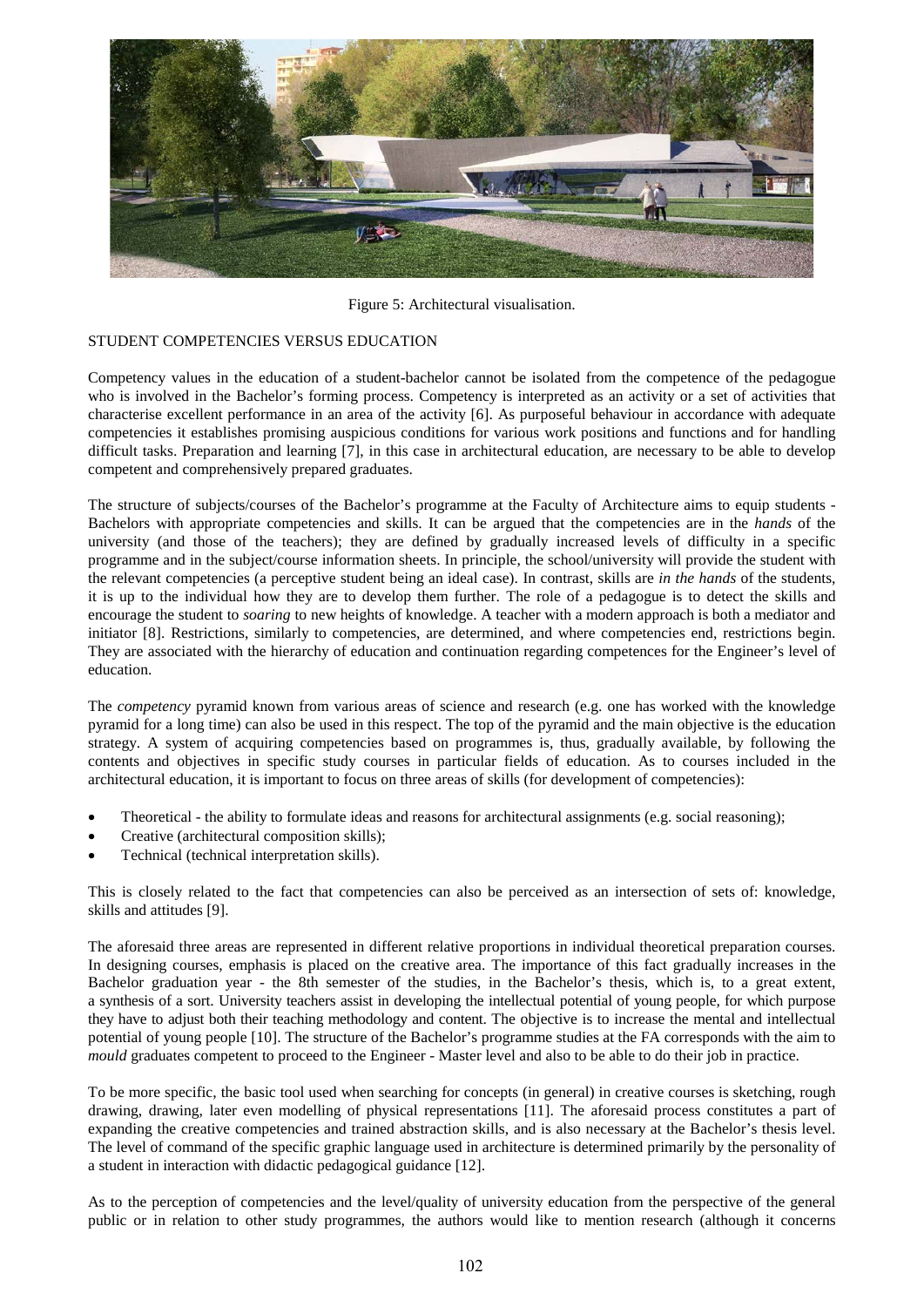the Engineer's degree, the results are interesting), in which the quality, results of technical, Engineer programmes are perceived positively and with respect, also when assessing and comparing various programmes [13]. The opinions on the erudition of graduates from the perspective of the general public (people they are in contact with) in our society is rather less optimistic. There is no simple solution to this problem and the authors of this article do not dwell on social causes of the situation. The article focuses on the presentation of competence of Bachelor's programme graduates and on demonstrating the quality of the educational content, which is undoubtedly a step towards improving the (public) opinion on the quality/level of education. The objective is to prepare a model of *student competency sheet* as

…*the ability to utilize, in various contexts and activities, the system comprising knowledge, skills, abilities, social and cultural values, opinions, emotional and other personal qualities, which has a specific structure*… [14].

#### RESEARCH

The authors conducted research at the Faculty of Architecture of the STU with the aim of comparing the acquired competencies using the results of Bachelor's theses. The objective of the research was a comparison of the architectural output in the context of proficiency regarding construction and related disciplines. The intention of the project analysis was also to reveal the *level of diversity* of the designs, and to define *student* trends in preparation of building designs throughout the designing process. What did a sample of the analysed projects indicate? When summarising the results of the analysis of selected projects, the authors discovered facts indicating a high degree of variability of student projects as per individual topics, but also that the student projects reflected the relevant context of the objectives of the Bachelor's thesis in the Architecture and Urbanism course, and the actual results with the graduate's *competency profile* aspect. The confrontation of the research was conducted with emphasis on objectivisation of the comparison within the graduate's profile areas. One can also call it a *self-assessment* method for evaluating the teaching process at the Faculty and the acquired competency of its graduates. The methodology for individual student assessment is, pursuant to UIA requirements [15], based on three evaluation areas with the allocation of the degree of fulfilment as per the evaluation criteria:

- 1. Integral area of evaluation: composition, inventiveness and related influences in concept preparation (allocated points for fulfilment of criteria within the range of 1-5):
	- degree to which the student is able to transform/utilise the acquired theoretical knowledge and principles regarding the theory, methods and technique of the architectural and urbanistic designing process;
	- abilities and potential for utilising the studied information from the field of construction and technical disciplines and their influence on the architectural concepts, especially with respect to harmony of esthetical, operational and technical parameters of an architectural or urbanistic design and taking into account its impact on the environment;
	- degree to which the student capable to prepare, on their own, architectural studies of buildings and urbanistic studies;
	- degree to which the student is able to assess supporting documentation for the purposes of architectural or urbanistic designing process;
	- how much the student knows about legal regulations concerning the designing process and investment activities.
- 2. Integral area of evaluation: materiality and the load-bearing building construction design (allocated points for fulfilment of criteria within the range of 1-5):
	- level of conceptual designing of the structure *skeleton* of a building;
	- level of capabilities and skills with respect to preparation of building design documentation within the scope of the architectural documentation for application for planning and construction procedure;
	- ability to work on one's own and to coordinate the designing process with respect to relevant factors.
- 3. Integral area of evaluation: materiality and designing other structure and details, coordination (allocated points for fulfilment of criteria within the range of 1-5):
	- level of conceptual, construction and material designing with respect to auxiliary constructions;
	- level of conceptual, construction and material designing with respect to details.

Research results are presented in Table 1 and Figure 6.

#### CONCLUSIONS

The results have confirmed that students are hesitant to utilise non-traditional architectural shapes and atypical construction designs in their Bachelor's thesis/project, probably because they are not sure they will be able to *fine-tune* all non-standard details of the design/project. On the one hand, it is completely understandable, because a graduate -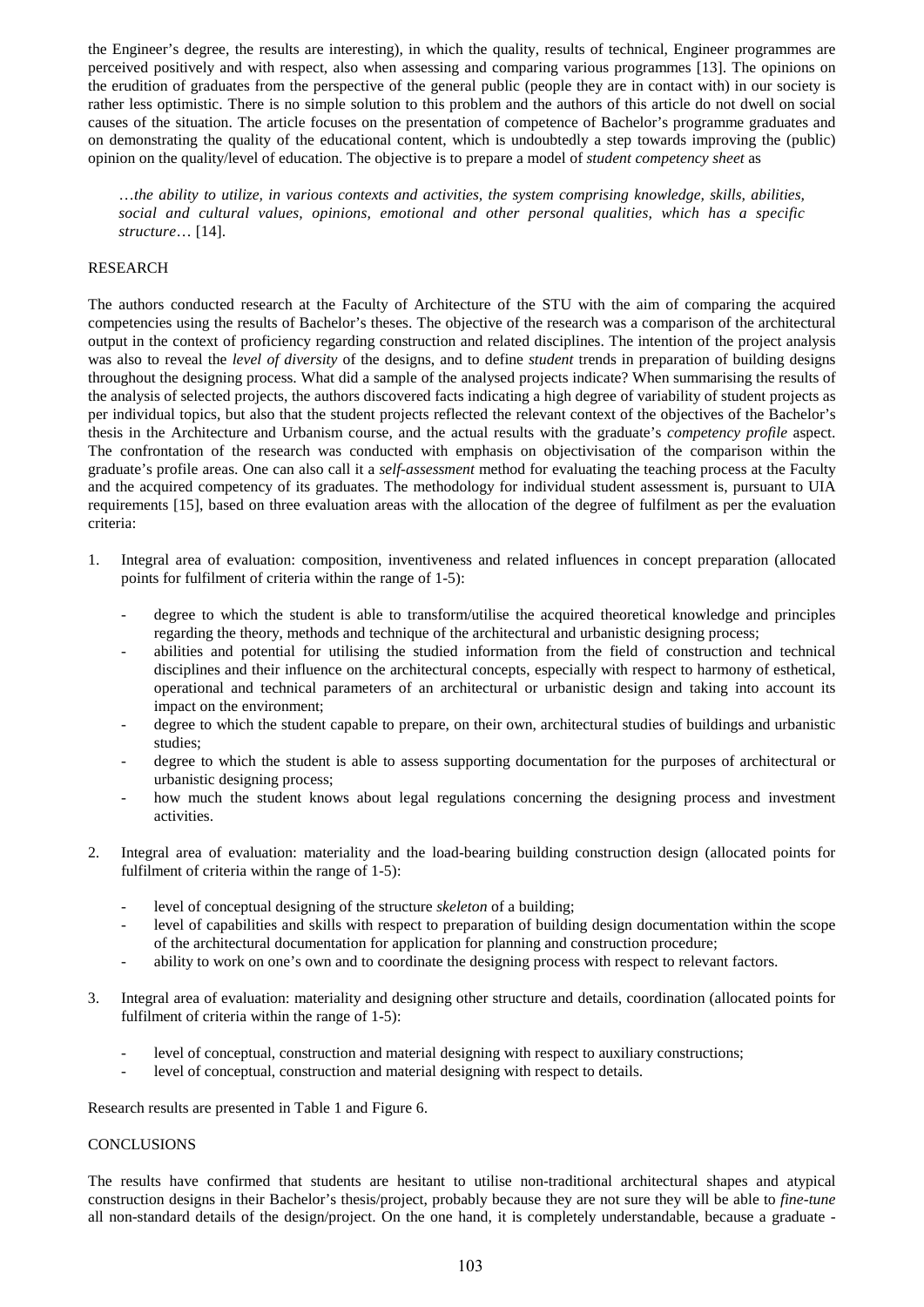Bachelor should primarily be able to deal with standard details, on the other hand, this fact should not hinder inventiveness. The analysis of selected works indicated preference for using traditional load-bearing constructions and materials; however, there was also a significant number of atypical layouts of the ground-plan grid and construction system structure. As to external wall designs, there is prevalence of current architectural trends in the form of transparent and translucent facades.

| Selection of                      | Rated abilities          |                                                |                                             | Result                           |
|-----------------------------------|--------------------------|------------------------------------------------|---------------------------------------------|----------------------------------|
| students in<br>Bachelor's<br>year | Composition<br>invention | Materiality and bearing<br>structures solution | Solution of other<br>structures and details | Rate of acquired<br>competencies |
| $1 \ldots X$                      |                          |                                                |                                             |                                  |
| Student                           | 5                        |                                                |                                             | 14                               |
| $\mathcal{D}$<br>Student          | 3                        | 3                                              |                                             | 10                               |
| $\mathcal{F}$<br>Student          |                          |                                                |                                             | 13                               |
| Student<br>$\overline{4}$         |                          |                                                |                                             | 14                               |
| Student <sub>5</sub>              | 3                        | 3                                              | 4                                           | 10                               |
| Student<br>6                      | 3                        | 4                                              | 3                                           | 10                               |
| Student                           |                          |                                                |                                             | 13                               |

Table 1: Evaluating table of competencies/sample of students.



Figure 6: Graph of the acquired competencies.

The analyses are also informative with respect to the degree of progressiveness of solutions and actual mapping of the current architectural and material trends. From the conceptual solution perspective, the analyses confirmed gradual strengthening of incorporation of social beliefs of the graduates. An incentive for a different approach is the participation of the best works in a national competition for the best Bachelor's project/thesis, in which awards are given for projects with a higher degree of *deviation from the standard*. The result of the highest degree of synthesis of knowledge is high-quality output in the form of a Bachelor's thesis/project demonstrating high competency value of a Bachelor's programme graduate.

### **REFERENCES**

- 1. Peter, L.J. and Hull, R., *Das Peter Prinzip*. Hamburg: TaschenbuchVerlag, 108 (1972).
- 2. Jančovič, J., Interkultúrne kompetencie v globálnom vzdelávaní. *Proc. Inter. Conf. on Vision of Development Cooperation for a Changing World*, Bratislava, Slovak Republic, 71-77 (2013).
- 3. Kubeš, M., Spillerová, D. and Kurnický, R. *Manažerské kompetence: Způsobilostiv ýjimečných manažerů*. *(Managers Competence: Ability of Special Managers)*. Praha: Grada Publishing, 60-62 (2004).